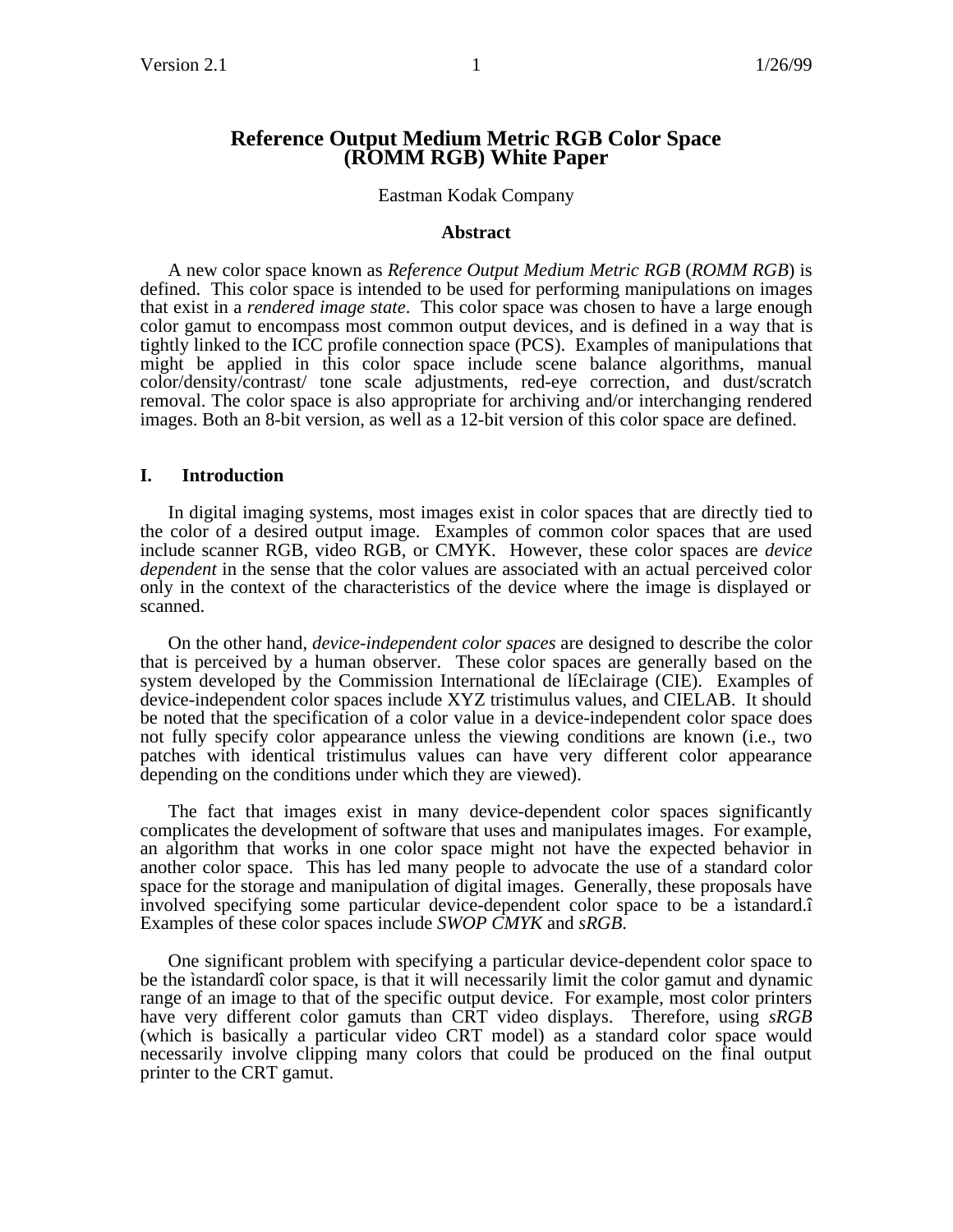The International Color Consortium (ICC) has defined a Profile Connection Space (PCS) that comprises a device-independent color encoding which can be used to explicitly specify the color of an image with respect to a reference viewing environment. *Device profiles* can be used in a color management system to relate the device dependent code values of some input images to the corresponding color values in the PCS, and from there to the device-dependent output color values appropriate for a specific output device. It could be argued that the PCS could serve as the standard color space that we are looking for. However, it was never intended that the PCS be used to directly store or manipulate images. Rather, it was simply intended to be a color space where profiles could be joined to form complete color transforms. Neither the CIELAB nor the XYZ color encodings supported for the PCS are particularly well-suited for many common kinds of image manipulations.

It is therefore desirable to define a new standard color space that can be used for the storage and/or manipulation of color images. The color space should have a number of characteristics:

- 1) It should be tightly coupled to the ICC Profile Connection Space
- 2) The transform to/from PCS should be relatively simple
- 3) The transform to/from video RGB should be relatively simple
- 4) The color gamut should be large enough to encompass most common output devices
- 5) The color space should be appropriate for common image manipulations such as tone scale modifications, sharpening, etc.
- 6) It should be easily extensible to different bit-precisions

These criteria are all met by the *Reference Output Medium Metric RGB* (*ROMM RGB*) color space that will be described in the next section.

It should be noted that the *ROMM RGB* color space is designed to be used for *rendered output images*. This is evidenced by the fact that it is tightly coupled to the ICC PCS, which implicitly assumes that the image is reflection-print-like, and is viewed in a reflection print viewing environment. Rendered output images should be distinguished from images which are intended to be an encoding of the colorimetry of an *original scene*. Color spaces, such as *ROMM RGB*, which are intended to be used for encoding rendered output images, would be inappropriate for use in encoding original scene images. Rather, a color space that can be directly related to the color of an original scene should be used. The *Kodak PhotoYCC* Color Interchange Space is one example of a color space of this type.

There are a number of fundamental differences between images that are representations of an original scene, and images that are a representation of a rendered image, but the most significant difference is related to the dynamic range of an original scene relative to the dynamic range of a reflection print. A scene color space, such as the *Kodak PhotoYCC* Color Interchange Space, must be able to encode the larger dynamic range associated with scenes. Before converting an image in a scene color space to *ROMM RGB*, it is first necessary to determine the desired rendered output image colorimetry using some sort of tone/color reproduction aims. Note that this process necessarily involves discarding and/or compressing some of the information in the original scene encoding in order to fit the image within the smaller dynamic range of the rendered image encoding. Therefore, it can be seen that it will sometimes be desirable to apply some manipulations to the image before it is converted to a rendered image encoding such as *ROMM RGB*. For example, if an image needs to be darkened, there would be an advantage to performing this operation before converting the image to an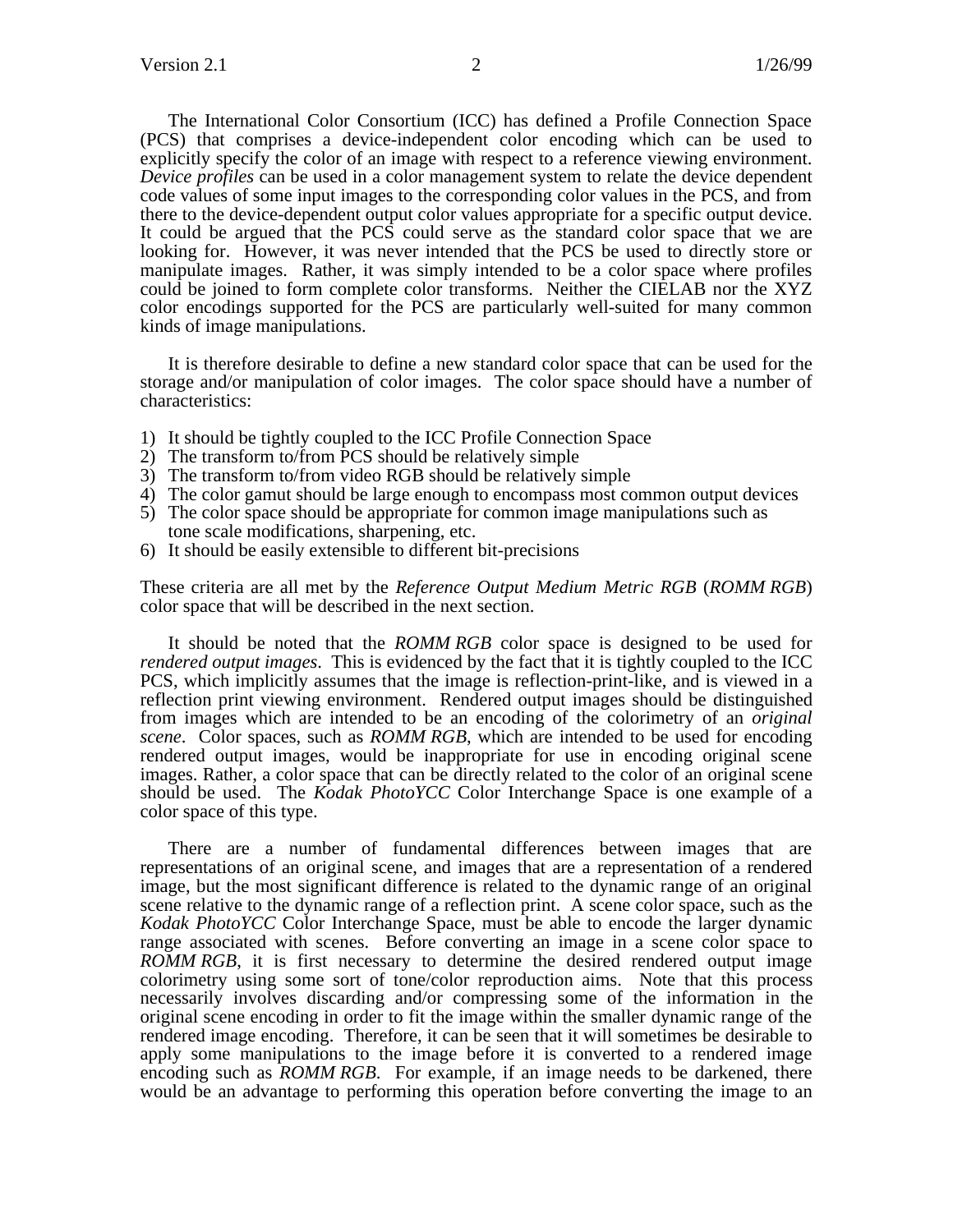output-rendered representation. This is because much of the highlight information that could be used to darken the image will be lost during the conversion process.

Since one of the requirements for *ROMM RGB* is that it be tightly coupled to the ICC Profile Connection Space (PCS), it is appropriate to review the important features of this space. Color values in the PCS represent the CIE colorimetry of an image, which will produce the desired color appearance when viewed in a reference viewing environment. Eastman Kodak Company has defined a specific viewing environment that can be used to unambiguously define the PCS for the purposes of producing ICC profiles. $12$  This reproduction viewing environment is defined to have the following characteristics:

- ï Luminance level is in the range of 160-640†cd/m2. ï Viewing surround is average.
- 
- ï There is 0.5-1.0% viewing flare.
- ï The adaptive white point is specified by the chromaticity values for D50: x†=†0.3457 and y†=†0.3585.
- ï The image color values are assumed to be encoded using flareless (or flare corrected) colorimetric measurements based on the CIE 1931 Standard Colorimetric Observer.

## **II. Definition of** *ROMM RGB*

As mentioned above, there were several criteria that were identified for the selection of the rendered image color manipulation space. These criteria are all satisfied by the *Reference Output Medium Metric RGB* (*ROMM RGB*) color space. It is defined by the color values associated with a hypothetical additive color device having the following characteristics:

- ï Reference primaries defined by the CIE chromaticities given in Table 1.
- ï Equal amounts of the reference primaries produce a neutral with the chromaticity of D50.
- $i$  The capability of producing a black with  $L^* \dagger = \dagger 0$ .
- ï No cross-talk among the color channels (i.e., red output is affected only by red input, green output is affected only by green input, and blue output is affected only by blue input).

| color |        |        |
|-------|--------|--------|
| Red   | 0.7347 | 0.2653 |
| Green | 0.1596 | 0.8404 |
| Blue  | 0.0366 | ገ በበበ1 |
| White | በ 3457 | 0.3585 |

Table 1. Primaries/white point for reference output medium.

The primaries given in Table†1 were selected to provide a color gamut large enough to encompass most common output devices, and additionally to minimize the introduction of hue rotations during tone scale modifications.

Additionally, a quantization scheme must be specified in order to store the *ROMM RGB* values in an integer form. A simple gamma function non-linearity incorporating a slope limit is defined for this purpose. Both 8-bit/channel and 12 bit/channel quantization schemes will be defined.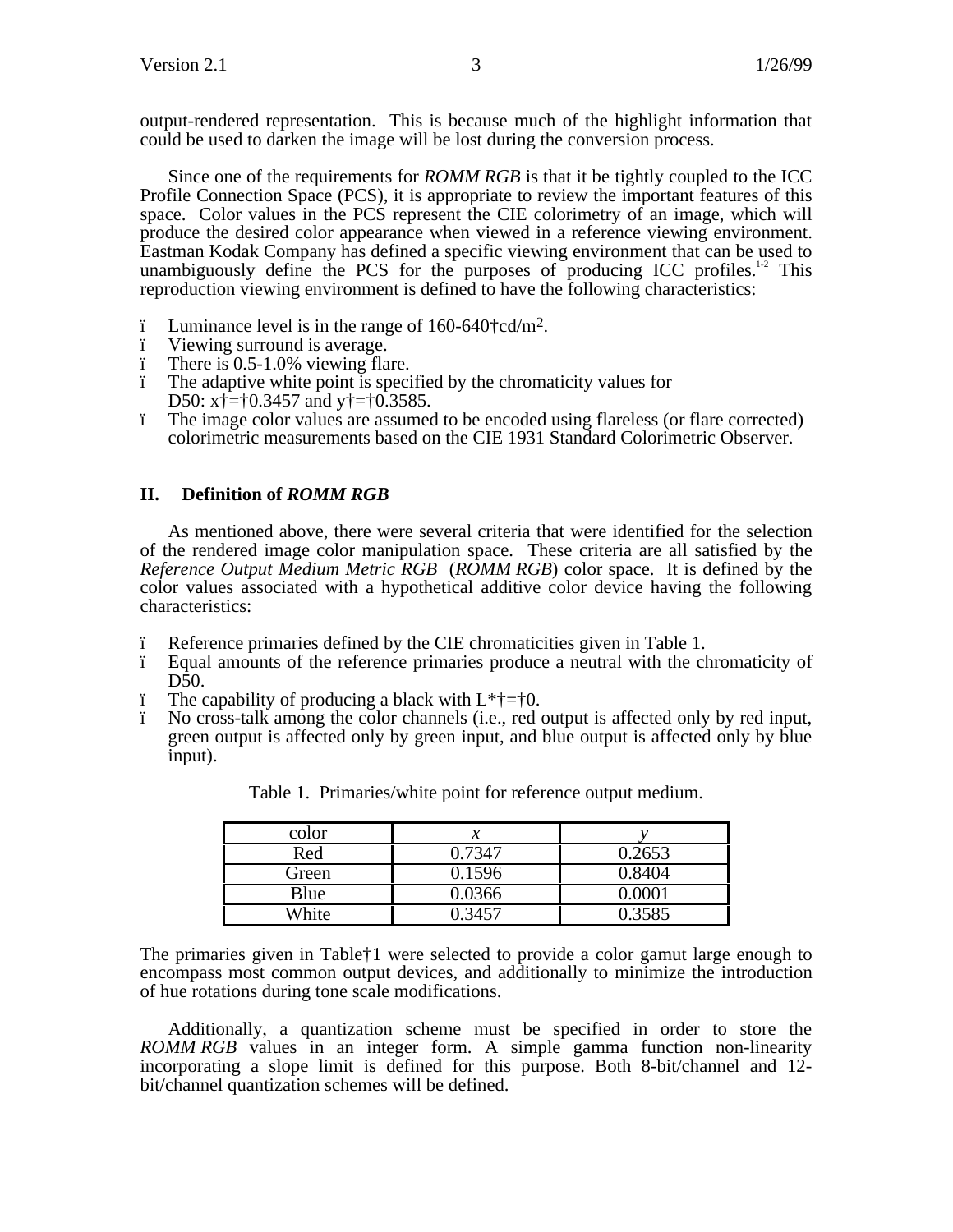The conversion of the PCS XYZ tristimulus values to *ROMM RGB* values can be performed by a matrix operation, followed by a set of 1-D functions. This is equivalent to the operations associated with a basic CRT profile. This means that *ROMM RGB* can be conveniently used in a system employing ICC profiles by utilizing an appropriately designed monitor profile. The details of the conversion from XYZ to *ROMM RGB* will now be described.

#### II.A. *ROMM RGB* Conversion Matrix

Given the defined primaries shown in Table†1, it can be shown that the following matrix can be derived to compute the linear *ROMM RGB* values from the PCS image tristimulus values:

$$
\begin{bmatrix}\nR_{ROMM} \\
G_{ROMM} \\
G_{ROMM}\n\end{bmatrix}\n\begin{bmatrix}\n1.3460 & -0.2556 & -0.0511 \\
-0.5446 & 1.5082 & 0.0205\n\end{bmatrix}\n\begin{bmatrix}\nX_{PCS} \\
Y_{PCS} \\
Y_{PCS}\n\end{bmatrix},
$$
\n(1)\n
$$
\begin{bmatrix}\nB_{ROMM} \\
B_{ROMM}\n\end{bmatrix}\n\begin{bmatrix}\n1.3460 & -0.2556 & -0.0511 \\
1.5082 & 0.0205\n\end{bmatrix}\n\begin{bmatrix}\nX_{PCS} \\
Y_{PCS}\n\end{bmatrix},
$$

where it is assumed that the PCS tristimulus values have been scaled so that the  $Y_{\text{PCS}}$  value for an idealized reflection paper media will be 1.0. As required by the definition of the Reference Output Medium, image tristimulus values with the chromaticity of D50 will map to equal *ROMM RGB* values. It can easily be shown that a neutral with a  $Y_{pcc}$  value of 1.0 will map to linear *ROMM RGB* values of 1.0. Consistent with the Kodak interpretation of the ICC profile connection space, these unity *ROMM RGB* values will therefore correspond to the white point of an idealized reflection paper media.

#### II.B. Nonlinear Encoding of *ROMM RGB*

The functional form of the *ROMM RGB* nonlinearity is a gamma function with a slope limit imposed at the dark end of the intensity scale:

$$
X_{ROMM} = \begin{cases} 0; & X_{ROMM} < 0.0 \\ 16 & X_{ROMM} I_{max}; & 0.0 \le X_{ROMM} < E_t \\ (X_{ROMM})^{1/1.8} I_{max}; & E_t \le X_{ROMM} < 1.0 \\ I_{max}; & X_{ROMM} \ge 1.0 \end{cases}
$$
 (2)

where *X* is either *R*, *G*, or *B*,  $I_{max}$  is the maximum integer value used for the nonlinear encoding, and

$$
E_t = 16^{1.8/(1-1.8)} = 0.001953 \quad . \tag{3}
$$

For the baseline 8-bit configuration, *Imax* is equal to 255. The slope limit is designed to minimize reversibility problems due to the infinite slope of the gamma function at the zero point.

A 12-bit and a 16-bit version of *ROMM RGB* are also defined. The only difference is that the value of  $I_{max}$  is set to 4095 or 65535, respectively. In cases where it is necessary to identify a specific precision level, the notation *ROMM8 RGB*, *ROMM12 RGB* and *ROMM16 RGB* is used. Table 2 shows some sample encodings for a series of neutral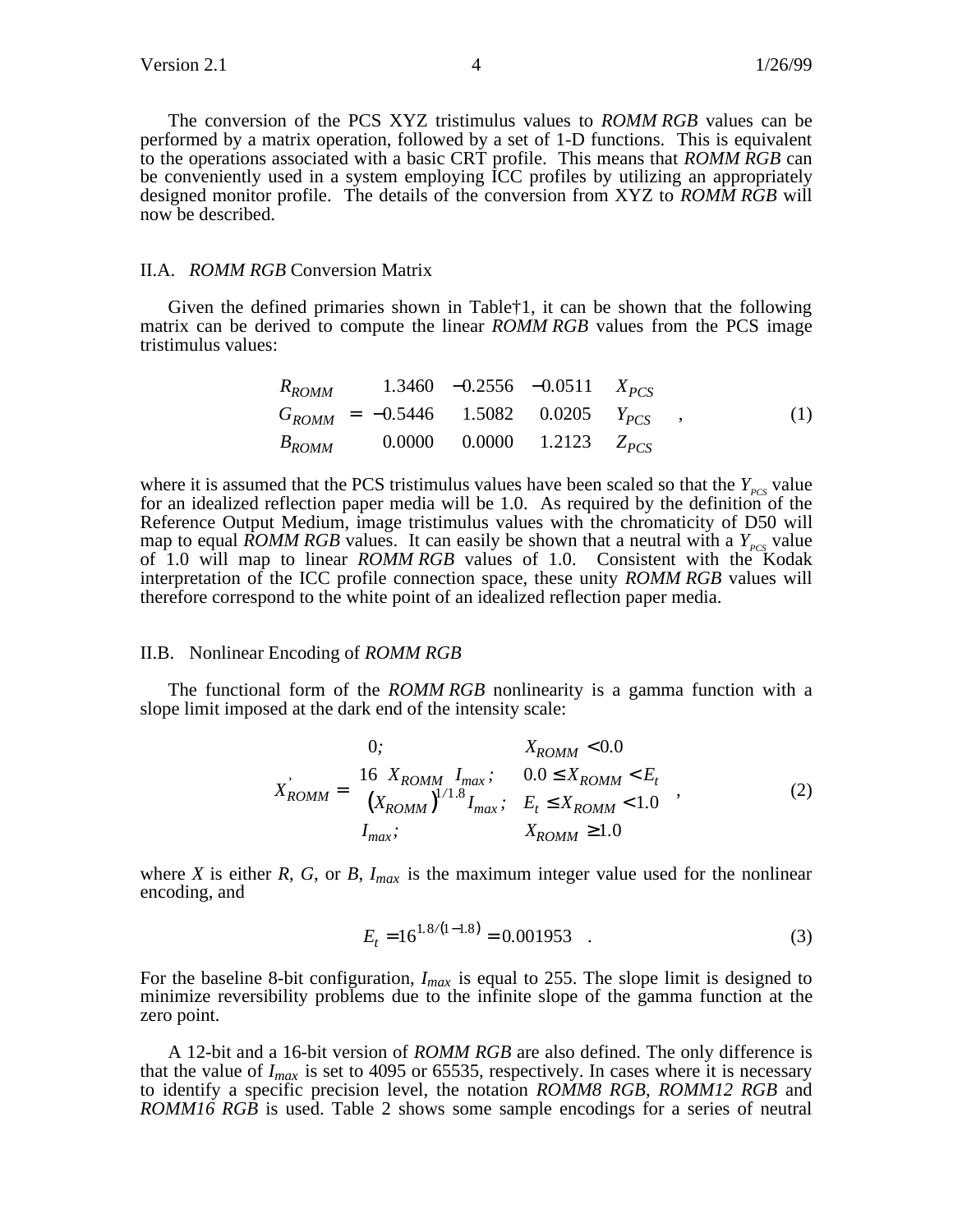patches of specified relative image intensity, where a relative image intensity of 1.0 corresponds to the white point of the PCS.

| <b>Relative Intensity</b> | PCS $L^*$ | <b>ROMM8 RGB</b> | <b>ROMM12 RGB</b> | <b>ROMM16 RGB</b> |
|---------------------------|-----------|------------------|-------------------|-------------------|
| 0.00                      | 0.00      |                  |                   |                   |
| 0.001                     | 0.90      |                  | 66                | 1049              |
| 0.01                      | 8.99      | 20               | 317               | 5074              |
| 0.10                      | 37.84     |                  | 1139              | 18236             |
| 0.18                      | 49.50     | 98               | 1579              | 25278             |
| 0.35                      | 65.75     | 142              | 2285              | 36574             |
| 0.50                      | 76.07     | 174              | 2786              | 44590             |
| 0.75                      | 89.39     | 217              | 3490              | 55855             |
| $1.00\,$                  | 100.00    | 255              | 4095              | 65535             |

Table 2. Sample neutral patch encodings.

If *ROMM RGB* images are going to be stored in a file, then the image must be scaled to a bit-depth supported by the file format. In many cases this will limit the image bitdepth to the 8-bit or 16-bit encodings. In particular, for files that are to be read into Adobe Photoshop software it is recommended that the 8-bit or 16-bit encoding options be used since Photoshop software only supports these bit-depths. If it is desired to store a *ROMM12 RGB* image in a file format that does not support 12-bit encoding, it is recommended that the code values first be scaled up by (65535/4095) to convert them to *ROMM16 RGB* values. Alternatively, they could be scaled down by (255/4095) to convert them to *ROM8 RGB* values and stored in an 8-bit file. However, the use of the 8 bit encoding will result in a loss of precision in the image data.

One potential use of the *ROMM RGB* color space is as a working color space for Adobe Photoshop software. However, it should be noted that Adobe Photoshop software currently limits the nonlinearity that can be used to define a valid working space to be a simple gamma function. However, both the Adobe Photoshop software implementation, as well as the Kodak Color Matching Module (CMM) implementation automatically impose a "slope limit" of 16 at the dark end of the tonescale. Although a profile that explicitly incorporates the nonlinearity with the slope limit can not be used by Adobe Photoshop software, a profile using a simple gamma function nonlinearity produces the net effect of Eq. (2) when used by Adobe Photoshop software or the current version of the Kodak CMM. Therefore, to ensure Adobe Photoshop software compatibility, the *ROMM RGB* ICC profile created by Eastman Kodak Company uses a simple gamma function nonlinearity without the slope limit, rather than the form shown in Eq.  $(2)$ . At some point in the future it may be possible to produce a new ICC profile that explicitly incorporates the slope limit if Adobe were to modify the Photoshop software software to remove this artificial restriction. Although this would not have any effect on the results obtained using Adobe Photoshop software or the Kodak CMM, it would increase the likelihood that equivalent results would be obtained using different CMMs that may or may not include the same slope limiting feature.

## **III. Inverse of** *ROMM RGB* **Encoding**

It is also necessary to define an inverse transformation to convert *ROMM RGB* values back to rendered image PCS values. This can be accomplished by simply inverting the nonlinear function given in Eq. $\ddagger$ (2), and then applying the inverse of the matrix given in Eq.  $(1)$ .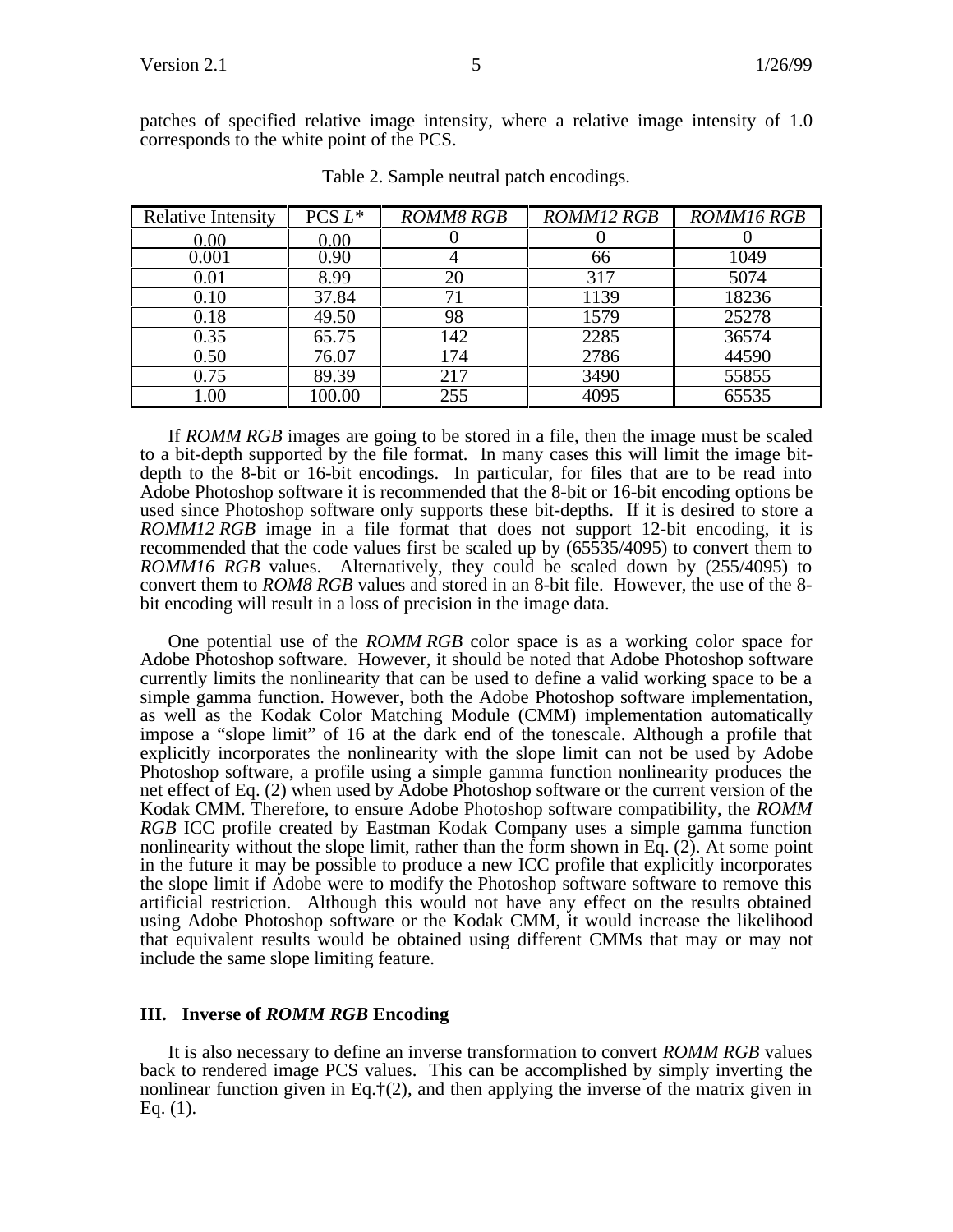### III.A. Inverse of *ROMM RGB* Nonlinear Encoding

The first step is to undo the nonlinear encoding of the *ROMM RGB* values. This will convert the signals back to linear *ROMM RGB* values.

$$
X_{ROMM} = \begin{cases} \frac{X_{ROMM}^{'}}{16 I_{max}}; & 0.0 \le X_{ROMM}^{'} < 16 E_t I_{max} \\ \left(\frac{X_{ROMM}^{'}}{I_{max}}\right)^{1.8}; & 16 E_t I_{max} \le X_{ROMM}^{'} \le I_{max} \end{cases}
$$
(4)

where  $\overrightarrow{X}_{ROM}$  and  $\overrightarrow{X}_{ROM}$  are the nonlinear and linear *ROMM RGB* values, respectively, and as before, *X* is either *R*, *G*, or *B*.

### III.B. Conversion to Profile Connection Space (PCS)

To convert the *ROMM RGB* values to the corresponding D50 PCS tristimulus values, it is simply necessary to multiply by the inverse of the matrix given in Eq. $\ddagger(1)$ 

$$
\begin{bmatrix}\nX_{PCS} \\
Y_{PCS}\n\end{bmatrix}\n\begin{bmatrix}\n0.7977 & 0.1352 & 0.0313 \\
1 & 0.00313 & 0.0001 \\
1 & 0.0000 & 0.0001 & 0.0001 \\
1 & 0.0000 & 0.0000 & 0.8249\n\end{bmatrix}\n\begin{bmatrix}\nR_{ROMM} \\
G_{ROMM}\n\end{bmatrix}
$$
\n(5)

As expected, when this matrix is applied to linear *ROMM RGB* values that are equal, tristimulus values with the chromaticity of D50 are obtained.

## **IV. Conversion Between** *ROMM RGB* **and** *sRGB*

In many cases, it will be necessary to convert *ROMM RGB* values to a video RGB representation for display on a CRT. This can be accomplished by combining the *ROMM RGB* to PCS transformation described above with an appropriate PCS to Video RGB transformation for the CRT. Consider the special case of a CRT that responds according to the *sRGB* specification. Since *sRGB* is defined using a D65 white point, and the PCS is defined using a D50 white point, the first step in the conversion of PCS values to *sRGB* values must be a D50-to-D65 chromatic adaptation:

$$
\begin{bmatrix} X_{D65} \\ Y_{D65} \\ Z_{D65} \end{bmatrix} = \begin{bmatrix} 0.9845 & -0.0547 & 0.0678 \\ -0.0060 & 1.0048 & 0.0012 \\ 0.0000 & 0.0000 & 1.3200 \end{bmatrix} \begin{bmatrix} X_{D50} \\ Y_{D50} \\ Z_{D50} \end{bmatrix} = \overline{M}_{A, D50 \to D65} \begin{bmatrix} X_{D50} \\ Y_{D50} \\ Z_{D50} \end{bmatrix} .
$$
 (6)

The *sRGB* color space is defined using the phosphor primaries associated with Rec.†709. It can be shown that the conversion from D65 tristimulus values to the linear RGB values associated with these primaries is given by the following inverse phosphor matrix: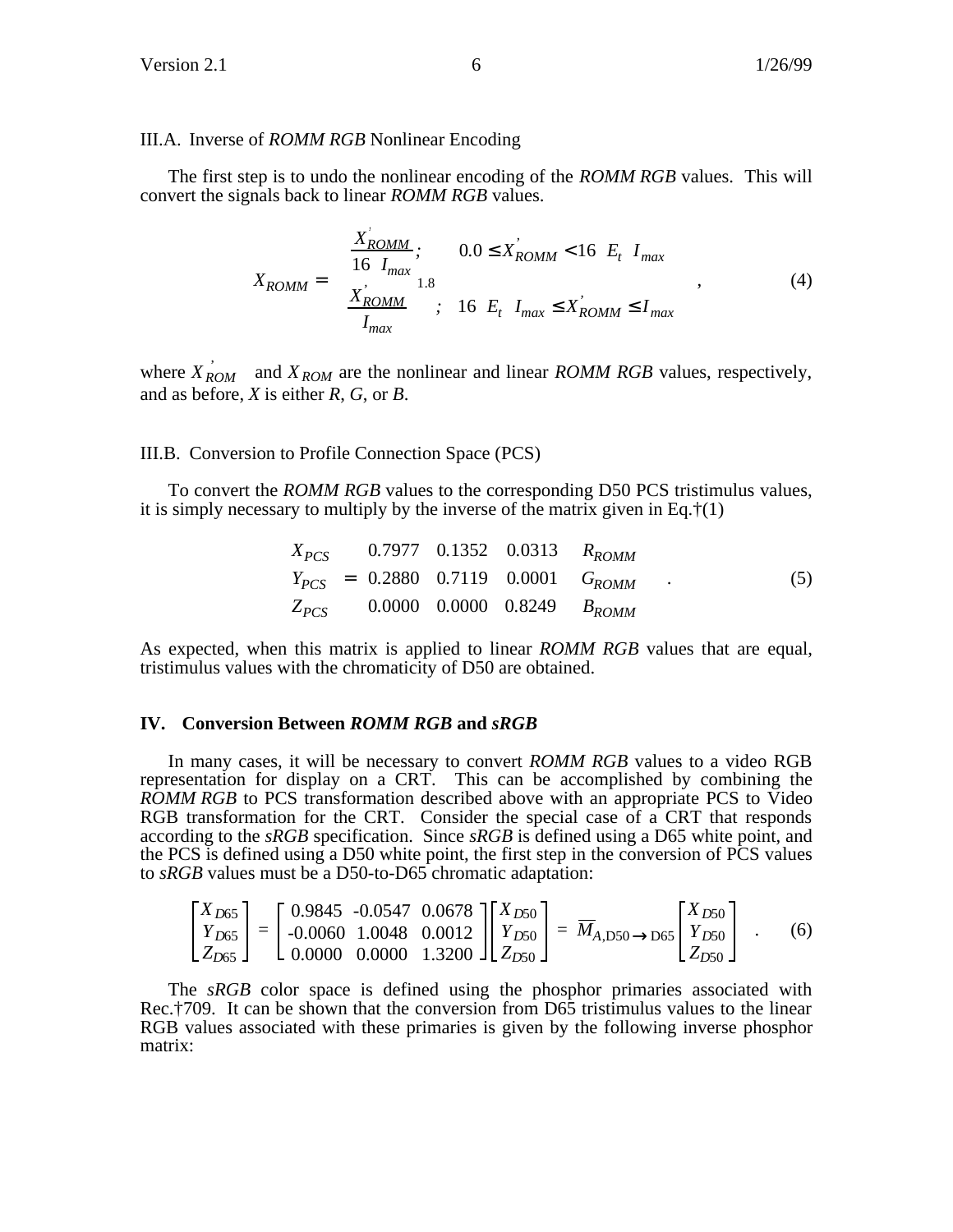Version 2.1 26/99

$$
\begin{bmatrix} R_s \\ G_s \\ B_s \end{bmatrix} = \begin{bmatrix} 3.2406 & -1.5372 & -0.4986 \\ -0.9689 & 1.8758 & 0.0415 \\ 0.0557 & -0.2040 & 1.0570 \end{bmatrix} \begin{bmatrix} X_{D65} \\ Y_{D65} \\ Z_{D65} \end{bmatrix} = \overline{M}_P^{-1} \begin{bmatrix} X_{D65} \\ Y_{D65} \\ Z_{D65} \end{bmatrix} . \tag{7}
$$

Finally, the desired *sRGB* code values can be computed by applying the appropriate nonlinearity and integerizing:

$$
X_{s} = \begin{cases} 255 (12.92 X_{s}) ; & X_{s} < 0.00304 \\ 255 (1.055 X_{s}^{1/2.4} - 0.055) ; & X_{s} \ge 0.00304 \end{cases}
$$
 (8)

where *X* is either *R*, *G*, or *B*. It should be noted that despite the ì2.4î in the exponent of Eq.†(19), the *effective* ìgammaî value associated with this nonlinearity is actually about 2.2 (where the effective gamma is determined from the slope of the straight-line portion of the log-log curve). This is due to the effect of the offset term in the equation. The *sRGB* nonlinearity is designed to be representative of a typical CRT found on a PC.

Conversion from *ROMM RGB* values to the *sRGB* code values can therefore be accomplished by applying the inverse *ROMM RGB* nonlinearity given in Eq.†(4), followed by the matrices given in Eqs.†(5), (6) and (7), followed by the *sRGB* nonlinearity given in Eq. $\ddagger$ (8). The three sequential matrix operations can be combined by cascading the matrices together to form the following single matrix:

$$
\begin{bmatrix}\nR_s\n\end{bmatrix}\n\begin{bmatrix}\n2.0564 & -0.7932 & -0.2632 \\
G_s\n\end{bmatrix}\n\begin{bmatrix}\nR_{ROMM} \\
G_{ROMM} \\
R_{SS}\n\end{bmatrix}\n\begin{bmatrix}\n2.0564 & -0.7932 & -0.2632 \\
1.2490 & -0.0372\n\end{bmatrix}\n\begin{bmatrix}\nR_{ROMM} \\
G_{ROMM}\n\end{bmatrix}.
$$
\n(9)

It can be seen that the transformation from *ROMM RGB* to *sRGB* can be implemented with a simple LUT-MAT-LUT chain.

It should be noted that not all colors that can be encoded in *ROMM RGB* will be within the *sRGB* color gamut. As a result, it will be necessary to perform some sort of gamut mapping to clip all of the colors to the appropriate gamut. The simplest form of gamut mapping is just to clip all of the linear *sRGB* values to the range 0.0 to 1.0 before applying the nonlinearity of Eq. $\ddagger$ (8). However, this approach can result in noticeable hue shifts in certain cases. As a result, superior results can be obtained using more sophisticated gamut mapping strategies.

The conversion from *sRGB* back to *ROMM RGB* is simply an inverse of the steps that were just discussed. First, the inverse of the *sRGB* nonlinearity given in Eq. (8) is applied to determine the linear *RGB*<sub>s</sub> values,

$$
X_{s} = \sqrt{\frac{\left(X_{s}^{'}\right)_{255}}{12.92}}; \qquad X_{s}^{'} < 10.01
$$
\n
$$
\sqrt{\left(\frac{\left(X_{s}^{'}\right)_{255}}{1.055}\right)^{2.4}}; \qquad X_{s}^{'} \ge 10.01
$$
\n(10)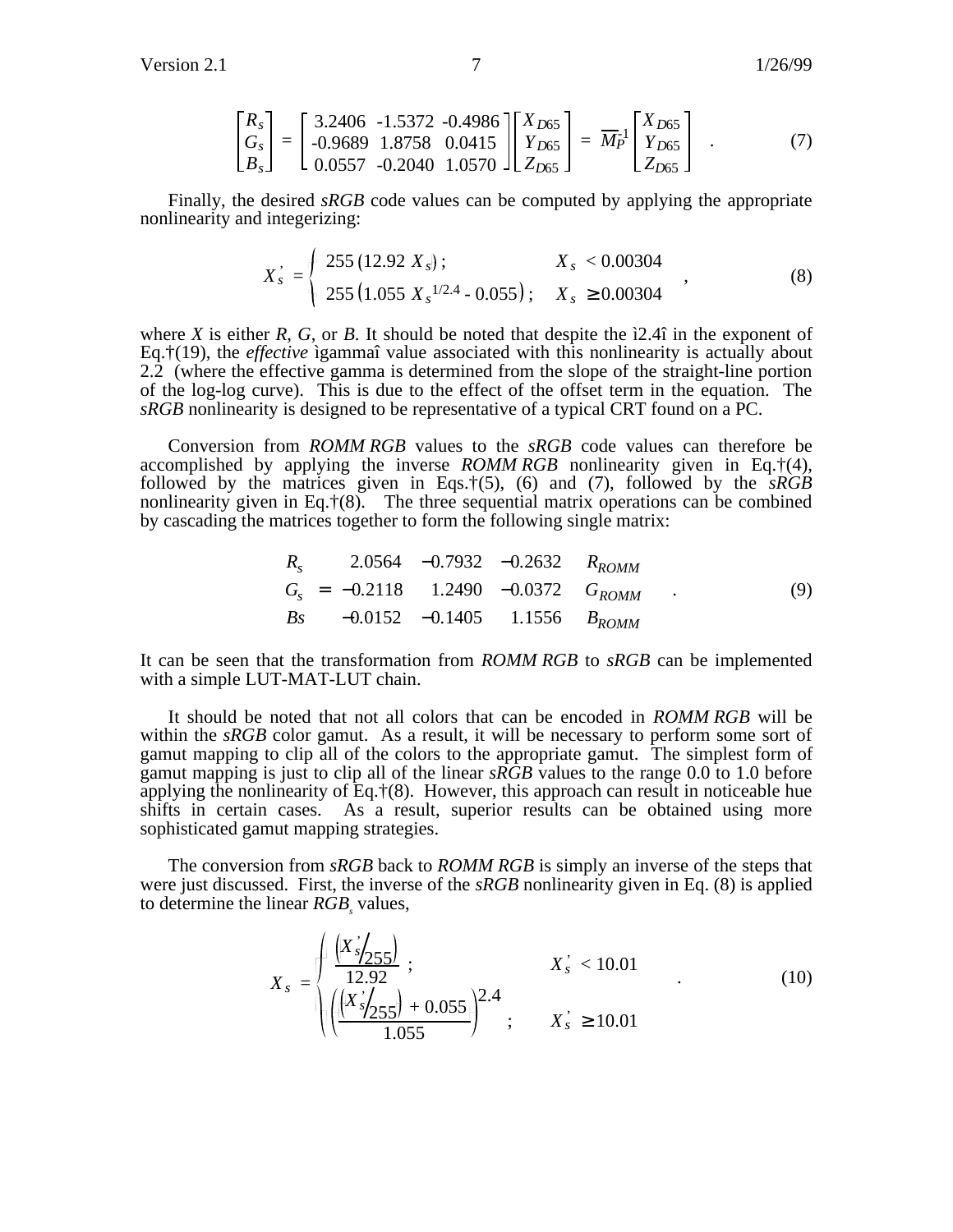Next, the inverse of the matrix in Eq.  $\dot{\uparrow}$ (9) is used to compute the linear *RGB<sub>ROM</sub>* values,

$$
\begin{bmatrix}\nR_{ROMM} \quad \text{[0.5230 0.3468 0.1303]} \quad R_s \\
\text{I}_{G_{ROMM}} \quad \text{I} = \text{[0.0892 0.8627 0.0481]} \quad G_s \\
\text{B}_{ROMM} \quad \text{[0.0177 0.1095 0.8729]} \quad \text{B}_s\n\end{bmatrix} . \tag{11}
$$

Finally, the *ROMM RGB* nonlinearity given in Eq.†(2) is applied to determine the *ROMM RGB* values.

As noted above, there are many colors that can be represented in *ROMM RGB* space that are outside the gamut of *sRGB*. As a result, the process of mapping an image from *ROMM RGB* to *sRGB* and back again is not lossless in general. Therefore, it should be emphasized that, whenever possible, a video RGB color space should not be used as an intermediate color space during the process of manipulating a *ROMM RGB* image. Rather, the image manipulations should be applied to the *ROMM RGB* image directly, and the *ROMM RGB* to *sRGB* transformation should be used to provide an image for video preview purposes only.

On the other hand, if an original image is in a video RGB color space, it should be possible to convert the image to *ROMM RGB* for manipulation purposes, and then convert it back to the video RGB color space again with only minimal losses due to quantization effects. These quantization effects can be reduced to negligible levels by using the 12-bit version of *ROMM RGB*. However, it should be noted that if the manipulation process creates any color values that are outside of the video RGB gamut, that these will be clipped when the processed image is converted back to the original color space.

## **V. Conclusions**

A new color space known as *Reference Output Medium Metric RGB* (*ROMM RGB*) has been defined. This color space is intended to be used for manipulation and/or interchange of images that exist in a *rendered image* state. Examples of manipulations that might be applied in this color space include manual color/density/contrast/tone scale adjustments, scene balance algorithms, red-eye correction, and dust/scratch removal. Both an 8-bit version as well as a 12-bit version of this color space are defined.

#### **References**

- 1. S. Gregory, R. Poe and D. Walker, ìCommunicating color appearance with the ICC profile format,î in *IS&T and SIDís 2nd Color Imaging Conference: Color Science, Systems and Applications*, 170-174 (1994).
- 2. "Interpretation of the PCS," appendix to "Kodak ICC Profile for CMYK (SWOP) Input," ANSI CGATS/SC6 N 254, June 3, 1998.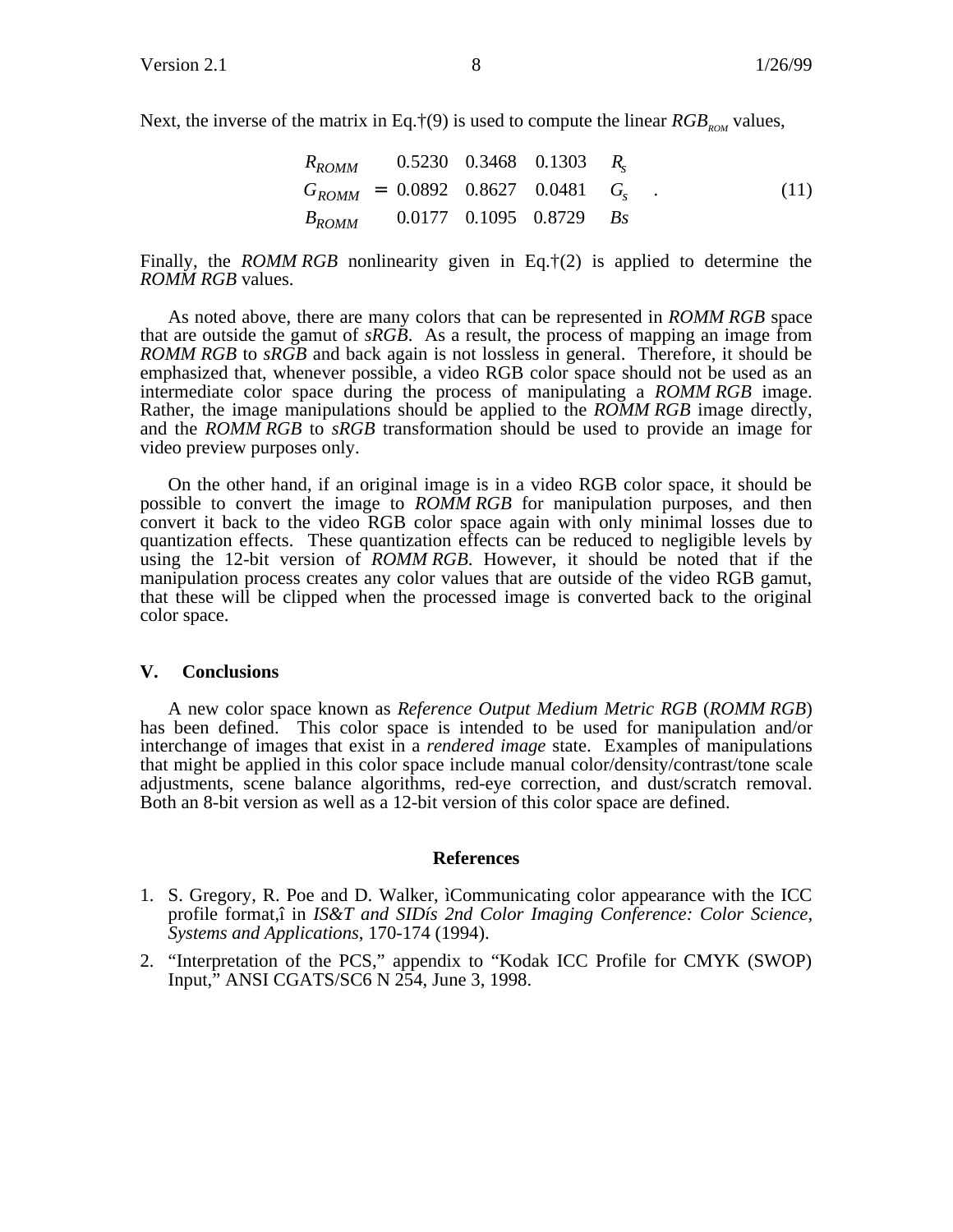## **Appendix A: Use of** *ROMM RGB* **as an** *Adobe Photoshop* **Software Working Space**

Adobe Photoshop V5.0 software offers many new Color Management-related features designed to help professionals produce high quality images more effectively. Two of the more significant new ICC features are ICC Profile Tagging and the decoupling of the monitor definition from RGB editing space (referred to as the "RGB Working Space"). One of the criteria for the definition of *ROMM RGB* was compatibility with usage as an Adobe Photoshop V5.0 software RGB Working Space. This appendix presents guidelines for how *ROMM RGB* can be used for this purpose in practice.

### *RGB Working Spaces*

One of the objectives of the Adobe Photoshop V5.0 software CMS architecture is to allow multiple systems with different monitor spaces to view the same image accurately, without data conversion. To facilitate this, RGB color space editing is now independent from the workstation-specific (device dependent) monitor definition. This capability provides a color managed display image in video RGB while maintaining the ability to store the actual image in the larger color gamut workspace.

The RGB Working Space must be a simple, idealized color space that can be completely defined in terms of a single gamma, white point, and phosphor set. Kodak's provision for compatibility of the *ROMM RGB* with the Photoshop software's RGB Working Space requirements opens up a practical avenue for deployment of *ROMM RGB* as an intermediate processing and transfer space to facilitate ICC production methods. As a result, *ROMM RGB* serves as a convenient storage, edit, archive, and transfer color space for many professional imaging applications.

## *ICC Profile Tagging*

ICC Profile Tagging is the linchpin that will hold together and help automate digital imaging processes in the future. In this scheme, TIFF and EPS images contain a profile that converts from the mode-specific color space to the ICC Profile Connection Space (PCS)—usually LAB. Specifically, *ROMM RGB* images can be tagged with a *ROMM RGB* Working Space profile, and then can be interpreted unambiguously in conforming processes downstream.

The combination of these two features— RGB Working Spaces and ICC Profile Tagging—make device-independent editing methods possible for the first time. Deviceindependent image editing is highly recommended for sites that plan to store and repurpose digital image assets. Ultimately, it is anticipated that full-gamut editing will become "coin of the realm" and will continue to gradually displace (or reduce the need for) device-specific RGB and CMYK editing in all but specialty applications.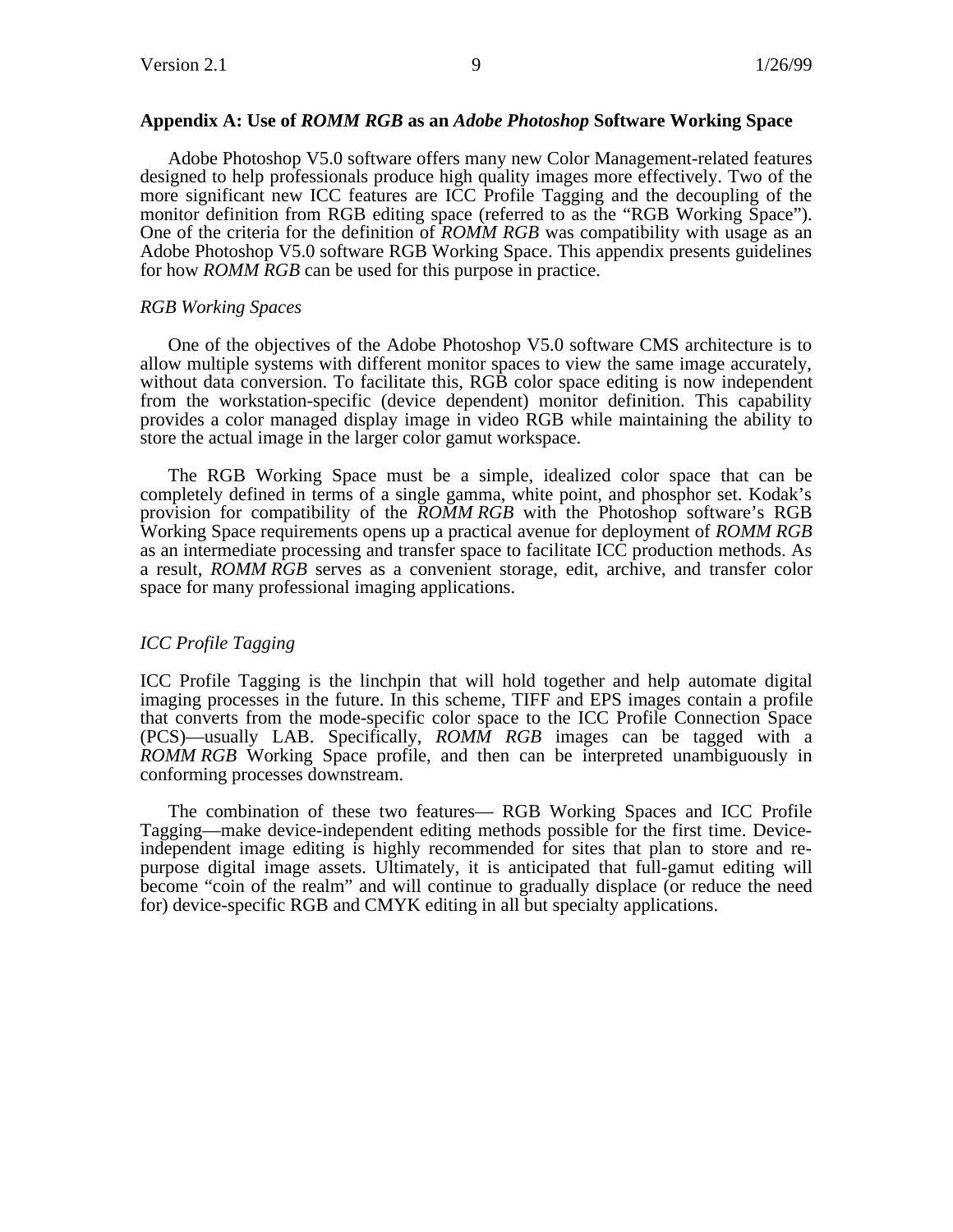*Creating an RGB Working Space*

There are two ways to establish *ROMM RGB* as a working space :

1) Load the Kodak-supplied *ROMM RGB* profile (if available)

2) Enter the corresponding *ROMM RGB* parameters.

When a *ROMM RGB* ICC profile is available, it can be used to define the RGB Working Space in the following manner. First, select the *File>Color Settings>RGB Setup* Menu option:

| <b>RGB Setup</b>                                                                                                |                   |
|-----------------------------------------------------------------------------------------------------------------|-------------------|
| RGB:   beta ROMM profile<br>Gamma: <b>1.80</b><br>White Point:   5000°K (D50)                                   | Cancel<br>Load    |
| Primaries: [ Custom<br>Monitor: Generic P22 1.8 Gamma Monitor<br>$\boxtimes$ Display Using Monitor Compensation | Save<br>⊠ Preview |

Fig. E1. Dialog box for *File>Color Settings>RGB Setup* Menu option.

To load the supplied *ROMM RGB* profile, simply select the "*Load..."* option. Navigate to the appropriate profiles directory, and select the *ROMM RGB* profile. The Photoshop software then reads the attributes necessary to activate the profile as a Working Space. The default directory for storing ICC profiles will be a function of the operating system:

- Macintosh OS: System>Preferences>ColorSync\* Profiles
- Macintosh OS, with Colorsync 2.5 or higher: System>ColorSync\* Profiles
- Windows 95, Windows 98: Windows>System>Color
- Windows NT4.x: Winnt>System32>Color

*Display Using Monitor Compensation* **must be selected when working in** *ROMM RGB***. An accurate Monitor Profile is necessary to establish the proper screen display of the** *ROMM RGB* **image.** Note: the monitor profile is used only for real-time conversion of the RGB Working Space to corrected monitor RGB values for the display sub-system. (Refer to the Photoshop V5.0 software Technical Paper for information on creating Monitor profiles for Mac and Windows Photoshop software use.† )

 <sup>†</sup> See Kodak.com/go/colorflow as of Feb 1999; or email cheinz@ekbos.com prior to Feb 1999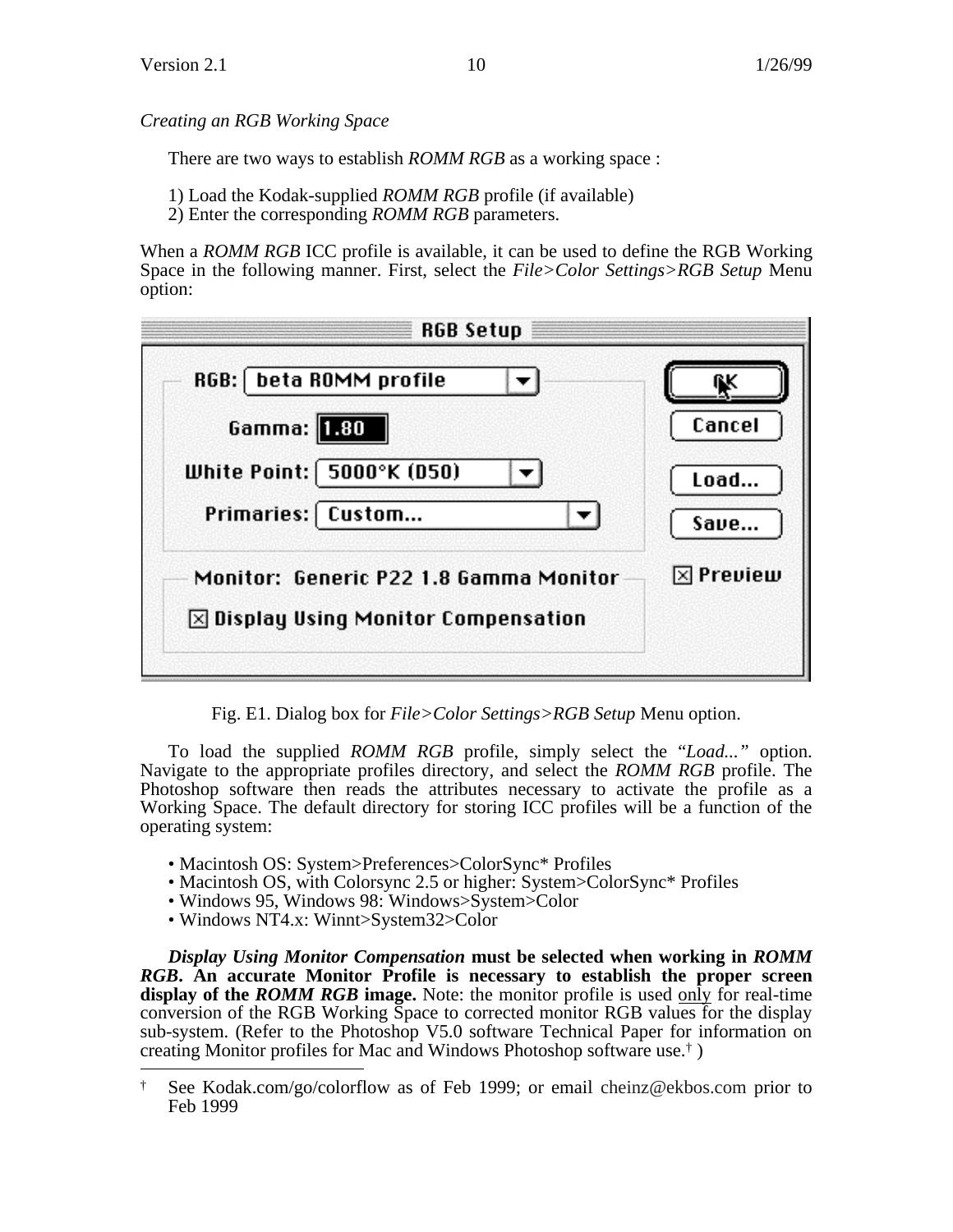- Set Gamma to: 1.80
- Set White Point to: 5000K (D50)
- Set custom *x-y* primaries for Red, Green, and Blue to:

| color |        |        |
|-------|--------|--------|
| Red   |        | 0.2653 |
| Green | 0.1596 | 0.8404 |
| Blue  |        |        |

After these parameters are entered, select "*Save...*" to create an ICC profile, and store the profile in the default profiles directory. This allows plug-ins and other ICCcompatible applications to create and interpret *ROMM RGB* encoded imagery.

Note: saving the *ROMM RGB* profile is also useful if the RGB Working Space is changed from *ROMM RGB*. In this case, *ROMM RGB* can be re-established as the RGB Working Space by choosing "*Load…*" from RGB Setup dialog box, and selecting the *ROMM RGB* profile.

| <b>Profile Setup</b>                                                                            |              |
|-------------------------------------------------------------------------------------------------|--------------|
| <b>Embed Profiles</b><br>$\boxtimes$ RGB $\boxtimes$ CMYK $\boxtimes$ Grayscale $\boxtimes$ Lab | 0K<br>Cancel |
| <b>Assumed Profiles</b>                                                                         |              |
| RGB:<br>None                                                                                    |              |
| CMYK:<br>None                                                                                   |              |
| Grayscale:<br>None                                                                              |              |
| Profile Mismatch Handling                                                                       |              |
| RGB: Ask When Opening                                                                           |              |
| CMYK:   Ask When Opening                                                                        |              |
| Grayscale:   Ask When Opening                                                                   |              |
|                                                                                                 |              |

Fig. E2. Dialog box for *File>Color Preferences>Profile Setup* Menu option.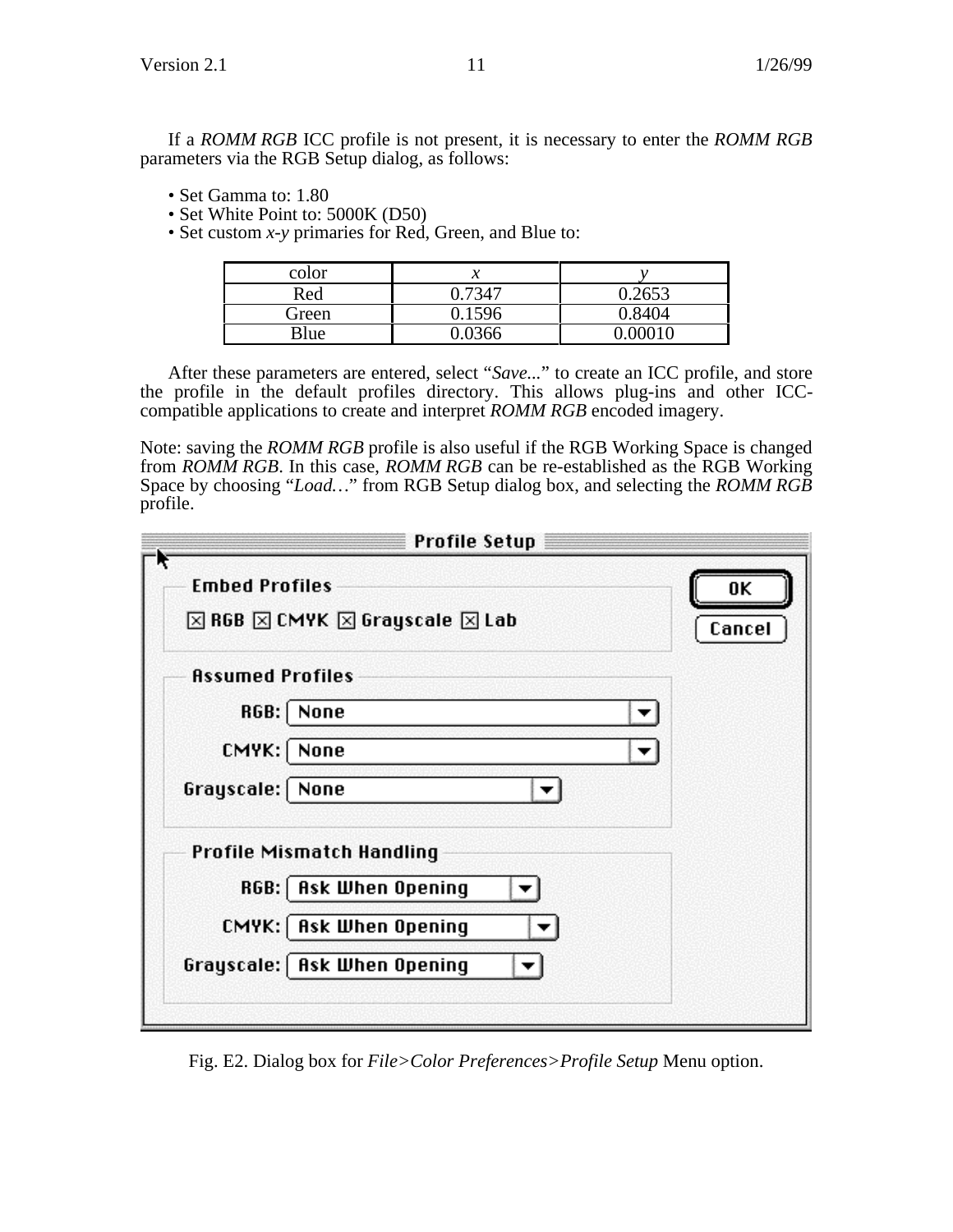## *Saving ROMM RGB Images with a Profile Tag*

To enable the embedding of RGB profiles in images, choose the "*File>Color Preferences>Profile Setup*" menu option. and select the settings shown in Fig. E2. RGB images must be tagged with the RGB Working Space profile to set up correct use upon re-open. Working in *ROMM RGB*, and tagging with the *ROMM RGB* profile, sets up the most flexible re-use in the future.

Note: profile tagging also allows use of the ICC output conversion process available in applications such as Page Layout, OPI Server, and PS RIP. This is more flexible than converting to an output-specific color space at the capture stage or inside Photoshop software.

## *Verifying the ROMM RGB Working Space*

The following procedure can be used to verify that the *ROMM RGB* Working Space is being used correctly.

• Set the Profile Mismatch handling, in "*File>Color Settings>Profile Setup*" as show in Fig. E2. Setting the Mismatch handling to "*Ask When Opening*" will cause the *Open* command to pause and query the user when the image is tagged differently than the current Working Space.

• For example, open the *Bottles* image that is installed with Adobe V5.0 software, in the *Photoshop application folder>Goodies>Samples*. The *Bottles* image was tagged as *sRGB*. When the *Open* command checks the Working Space and finds *ROMM RGB* (something other than *sRGB*), the user is presented with the following dialog:

|         | <b>Profile Mismatch</b>                                                                                                    |
|---------|----------------------------------------------------------------------------------------------------------------------------|
|         | The embedded profile does not match the current<br>RGB setup. Specify desired input conversion:<br><b>Input Conversion</b> |
| From:   | sRGB IEC61966-2.1                                                                                                          |
| To:     | <b>RGB Color</b>                                                                                                           |
| Engine: | Kodak CMM                                                                                                                  |
| Intent: | <b>Relative Colorimetric</b>                                                                                               |
|         | ĸ<br><b>Black Point Compensation</b>                                                                                       |
|         | <b>Don't Convert</b><br>Cancel<br>Convert                                                                                  |

Fig. E3. *Profile Mismatch* Dialog Box.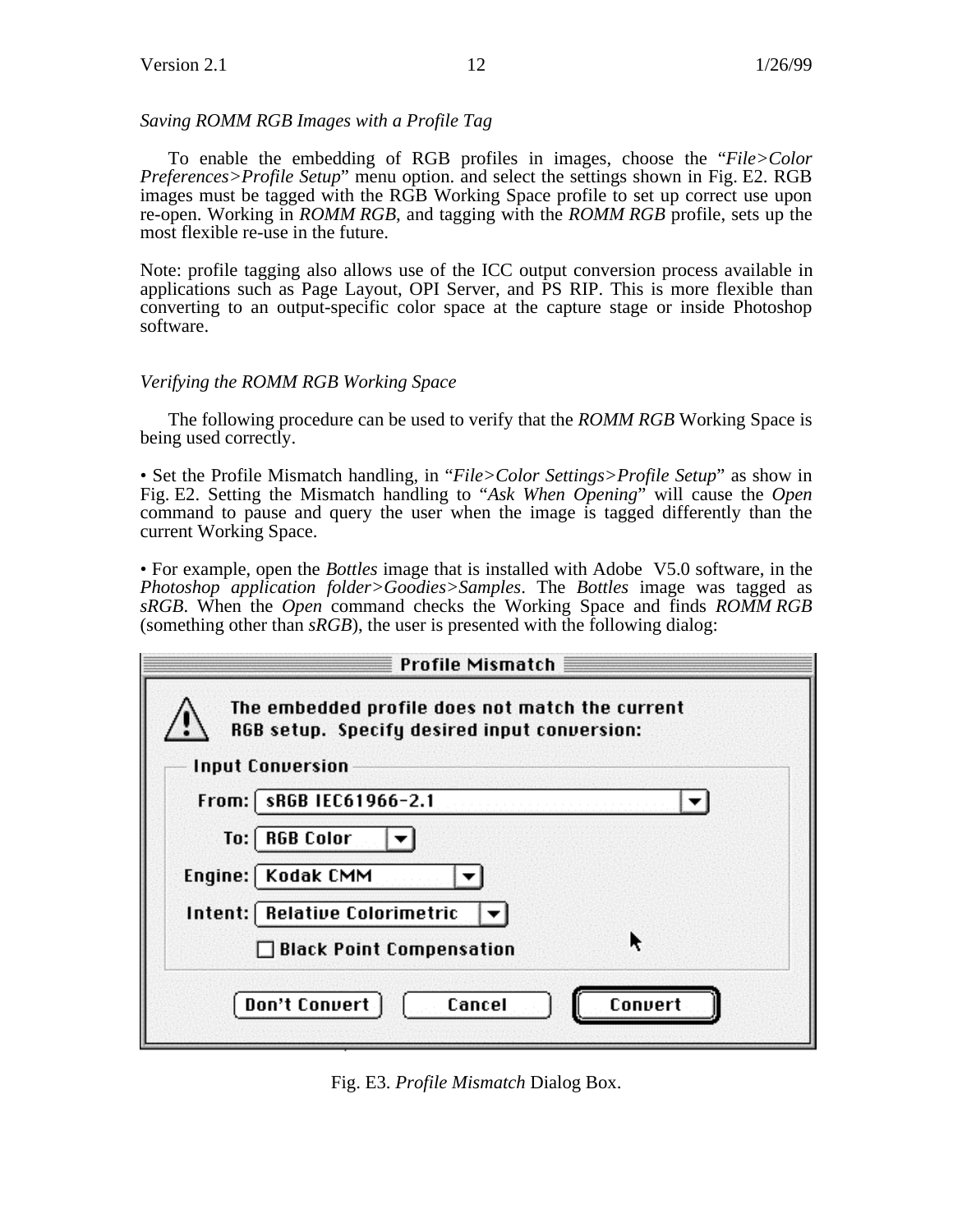• *Convert* is the default option and would be the usual selection in order to bring images from various sources into the common RGB Working Space, *ROMM RGB* in this example. (Although Adobe attempted to create a bullet-proof user interface, it is *possible* to work around the Adobe conventions, and either convert improperly or improperly not convert.) Go ahead and select *Convert*.

• *Save* the image as *Bottles.ROMM*. The profile is now tagged to the image.

• *Open* the *Bottles.ROMM* image once more. Now, there should be no *Profile Mismatch* message.

• *Open* the original *Bottles* image again. This time, answer "*Don't Convert*" for testing purposes. The image will contain sRGB data but will display as if it is *ROMM RGB*, so the image will appear over-saturated. Open the *RGB Setup* dialog, and turn off "*Display using Monitor Compensation*" temporarily. The image will appear less saturated (closer to proper display, since sRGB is a monitor definition). Close the dialog.

• Select the *Bottles.ROMM* image. The image will look desaturated relative to the *sRGB* image when "*Display using Monitor Compensation*" is turned OFF.

• Turn on "*Display using Monitor Compensation*" to display the image properly. Notice that the original *Bottles* image is now over-saturated relative to the correctly displayed *Bottles.ROMM* image.

• Close the *Bottles* image without saving it. (If it were saved, the *ROMM RGB* profile would be improperly tagged to the image in place of the *sRGB* tag.)

## *Troubleshooting Tips:*

• If an image looks over-saturated on screen, then it's possible that a monitor-like RGB image was not converted to *ROMM RGB* upon open.

• If an image looks desaturated on screen then "*Display using Monitor Compensation*" might be turned OFF (it should be ON when using *ROMM RGB* as the Working Space).

• If an image looks desaturated on output then the *ROMM RGB* image might not have been converted to the output-specific color space (either within the Photoshop software or via an ICC-aware page layout or output system).

## *Opening Images and Converting to* ROMM RGB *Working Space*

## • PHOTO CD Open File Format Plugin

The Kodak ICC PHOTO CD Open file format plug-in is ICC-compatible. The Source is a PhotoCD input profile, while the destination can be LAB, CMYK, monitor RGB, or output RGB.

Direct ICC conversion to a destination device color space is still available and useful within Adobe V5.0 software. However, using the RGB Working Space as a Destination profile is preferred. The procedure is as follows: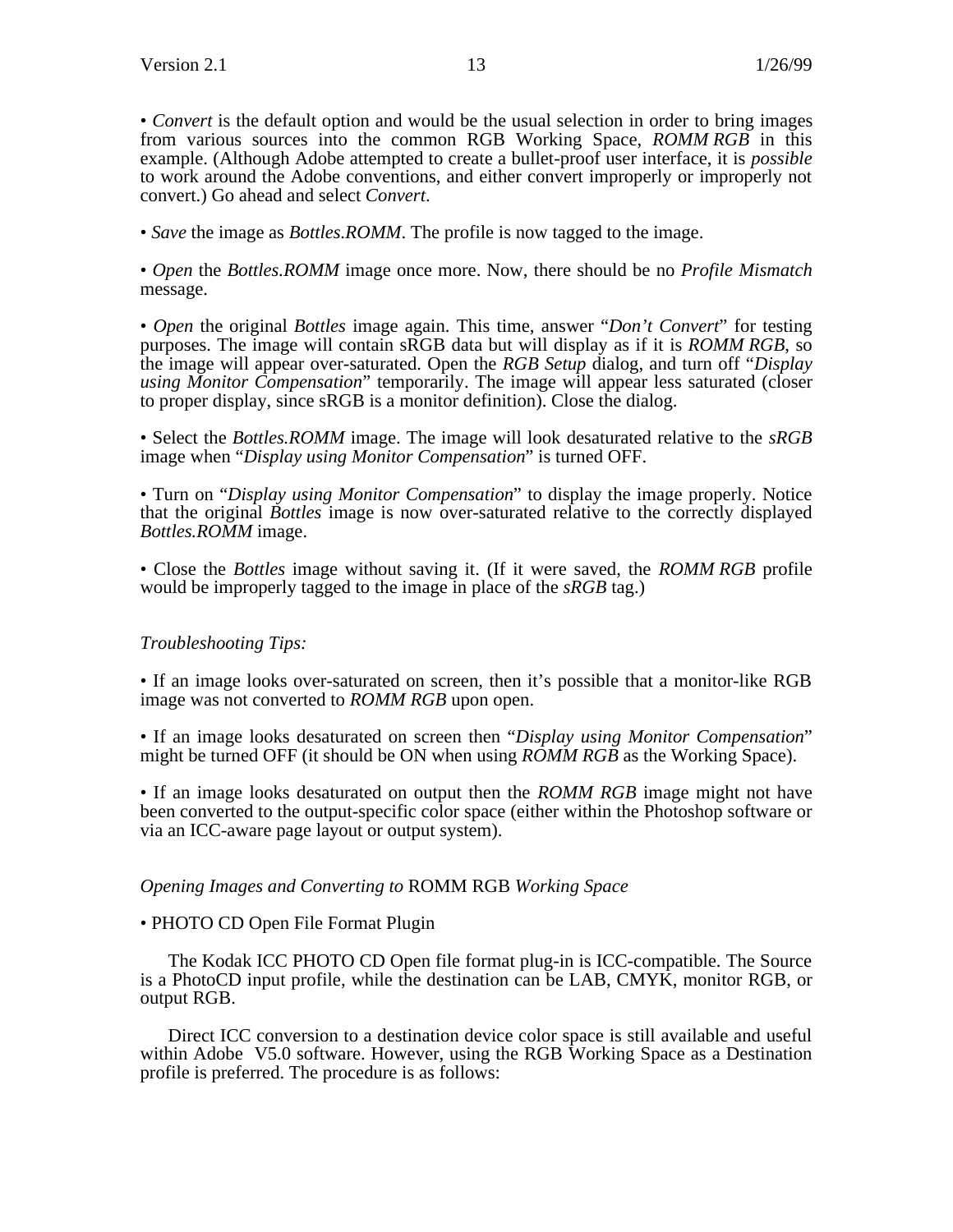- 1) If you don't already have a *ROMM RGB* ICC profile, create an ICC profile by selecting *Save*.. from the *RGB Setup* dialog box.
- 2) In the Open dialog, select the PHOTO CD input profile as Source profile (as usual). Select the ROMM RGB working space ICC profile as destination.
- 3) Edit the image if needed
- 4) Save the image to disk (ROMM RGB Working Space profile is embedded).

#### • Use of Non-ICC Acquire Modules

Input devices such as Kodak digital cameras and film scanners ship with Acquire plug-ins for the Adobe Photoshop software. These plug-ins are compatible with Adobe V5.0 software, even though they are not ICC-aware. There are a few user techniques that will aid the transition to Photoshop V5.0 software.

The most effective procedure is to convert from the input RGB to the RGB Working Space upon *Open*, by selecting *Image>Mode> Profile to Profile*. Select the custom input profile as the *Source*, and select the RGB Working Space profile as the *Destination*. (It is possible to build an *Action* that can be triggered at the touch of a function key to call the appropriate Action for the given source device.)

An alternative method is to set the custom input profile as the *Assumed Profile* for RGB images. This is convenient because the *Profile Setup* dialog can be set to apply the assumed profile upon open, in cases where the image is not already tagged. With this method, the conversion also utilizes the custom input profile as *Source*, and the RGB Working Space as *Destination*. However, if an image from another source (such as a different scanner, or digital camera) is opened, this image will be (incorrectly) converted. In summary, this approach is fine for single source workstations, but is not recommended for general use.

### • Opening Legacy Files

If an RGB image is "origin unknown", the normal procedure is to determine whether it came from a PC or Macintosh platform if possible. If it came from a PC, it is usually reasonable to convert from *sRGB* to the *ROMM RGB* Working Space. If it came from a Macintosh, it is reasonable to convert from *Colormatch* to the *ROMM RGB* Working Space.

If an image was originally stored in a monitor RGB space such as *Colormatch*, there will generally be some saturated colors that were clipped or compressed into the original monitor gamut. Therefore, this method should be considered to be "best efforts" only and is not necessarily optimal. The good news is that nothing will be lost by interchanging in and out of *ROMM RGB* during subsequent conversions.

Legacy CMYK files can also be re-expressed in alternate color spaces if an output profile is available that is representative of the site's output process. (Unfortunately, the result would include some gamut compression from having been stored in CMYK, but this approach can still be useful in many cases.) An *Action* can be established to *Open* a folder of CMYK images, convert from CMYK to *ROMM RGB*, and *Save* each image as a tagged *ROMM RGB* Tiff file.

#### *Opening ROMM RGB Images*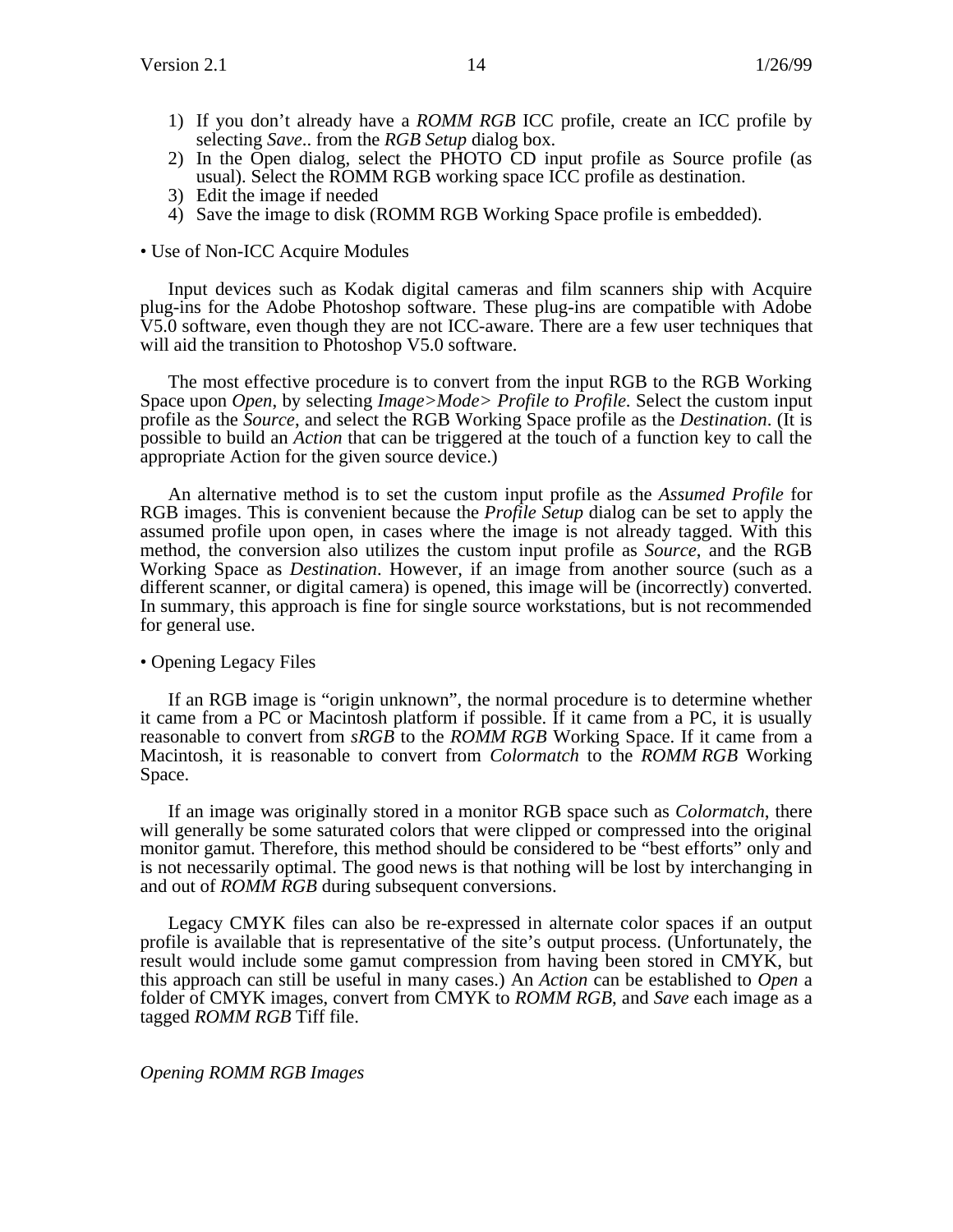In order to exchange image files properly among workstations, all should be set up with the same profile preferences so that *ROMM RGB* images are not converted inadvertently. Specifically, *ROMM RGB* should be set as the Working Space, and profile embedding should be turned on for the saving of an RGB image.

This procedure avoids excessive conversions. If the tag equals the Working Space, no conversion is performed. Aside from converting legacy images to *ROMM RGB* upon *Open*, or converting images acquired from non-ICC devices, there is no reason to convert upon open. In particular, avoid exchanging images with a workstation that is not set to *ROMM RGB* because it will be needlessly converted there to a smaller gamut image – which defeats the purpose of adopting full gamut *ROMM RGB* editing.

*ROMM RGB* images can be created using an off-line process (e.g., Colorflow Imaging Server), or using another workstation with Photoshop software. The tagging protocol in Imaging Server V1.1 will conform to Adobe Photoshop V5.0 software, so that the Server can be used as a 100% compatible feeder to the Photoshop software.

#### *Editing ROMM RGB Images*

RGB mode in Adobe Photoshop V5.0 software offers 16-bit editing. This makes it possible to make a major tone move while in 16 bit mode with minimal artifacts. If the image is originally in an 8-bit image encoding, the 8-bit image can be mode changed to 16-bit in order to apply the Image adjust moves, then dropped back to 8-bit for final adjustments and output. The effect on the image data can be observed by comparing histograms of an image adjusted in 8-bit mode to that of an image adjusted in 16-bit mode.

Edits are possible while viewing the image in full gamut or with respect to output. While viewing and editing in full gamut, edits can be made without regard for the specific output process; this is equivalent to establishing the desired color appearance of the image (in ICC terms).

Alternatively, while viewing in Output Simulation, preferred reproduction characteristics can be imparted to an image that take into account the color gamut available for the chosen output process. Note: When storage and edit of the image in a device space is necessary, it is advisable to archive the device independent image prior to conversion.

#### *ICC Soft Proof Filter*

With Photoshop V5.0 software, accurate monitor viewing is finally in place for most image reproduction applications. RGB output simulations are the notable exception. The lack of support for viewing RGB simulations in the Photoshop V5.0 software suggests the use of Kodak ColorFlow ICC *soft proof* filters for certain applications.

Specifically, images that are in *ROMM RGB* but are intended for an RGB Output process (such as Durst Lambda), or images that have already been converted to an Output RGB color space, can be viewed properly with the help of the Soft Proof filter. (Note: ICC Soft Proof is available for Macintosh only; a recent patch provides compatibility with OS 8.5.)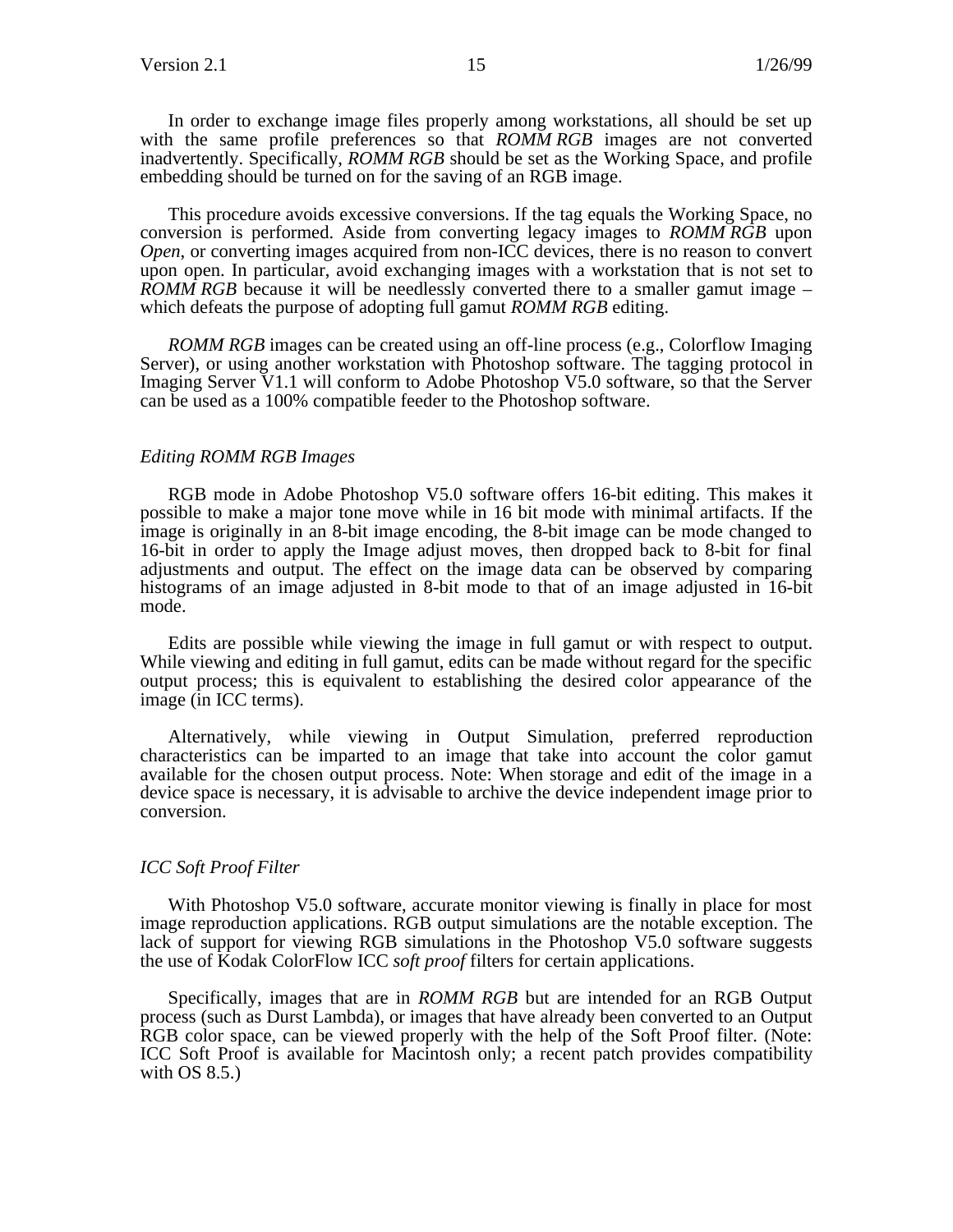The editing of *ROMM RGB* images is possible in 8-bit or 16-bit depth. Although most filters are not available for use on 16 bit images, ICC Soft Proof is an exception. The Soft Proof filter is a toggle filter that operates on the contents of the graphics display buffer, so it remains active for 16-bit images that are displayed (although it must first be activated while an 8 bit image is displayed).

#### *Printing ROMM RGB Images from Photoshop software*

It would be ideal to maintain a single RGB file and convert the data while printing to different output devices. However, in Adobe Photoshop V5.0 software, you lose the flexibility of controlling rendering intent and color matching engine when the ICC conversion is invoked at print time.

Also, the printer color management checkbox doesn't control whether your printer uses color management or not, but only whether PS5 embeds color information describing your RGB work space in the stream of data sent to the print driver. It is unclear whether ICC profiles are being directly stored or whether they are being converted to CRDs, for use with PS Level 2 RIPS or higher. In either case, a noncompliant printer might show no conversion, or supersede it with an arbitrary "printer's default" conversion.

In summary,: conversion at print time is still a risky business, but may be useful for closed-loop systems. Contact your printer vendor to establish the degree of PS5 and ICC/CRD compliance of a particular model.

A tried and true method is to convert the pixels to output device color space via a *Profile to Profile* command. Again, the use of a canned *Action* is suggested. In this case, it is especially important to avoid over-writing the *ROMM RGB* image with transient device data. For example:

- 1) Select *Profile to Profile* to convert from *ROMM RGB* Working Space to XLS 8650 RGB, and print.
- 2) Close the image without saving, to maintain the *ROMM RGB* image. Re-open the *ROMM RGB* image if additional output-specific images are needed.

#### *Use of Tagged ROMM RGB images in other applications*

If Adobe Photoshop V5.0 software is viewed in isolation, the tagging features are sufficient to allow proper saving and opening of *ROMM RGB* images. A standardized tagging mechanism allows a digital image to be transported to different applications and platforms without ambiguity about its origin. Additional application upgrades will emerge, that recognize and act upon the profile tag properly. Specifically, an ICC tagging compliant application will be able to use the tagged profile as *Source*, while supplying the *Destination* profile (monitor or output for example) to complete the reproduction chain.

In the next 6-12 months there will be very few applications other than the Photoshop software that are fully ICC-compliant, especially with the flavor of tagging introduced in Adobe Photoshop V5.0 software. Therefore, an alternative working space may be useful in conditions where a workstation downstream may not have Adobe Photoshop V5.0 software. If the ultimate user of the image data will NOT be using a color-managed application to convert the data to output-specific data, then the output will generally not be printed properly, and will typically be quite desaturated because of the encoding in the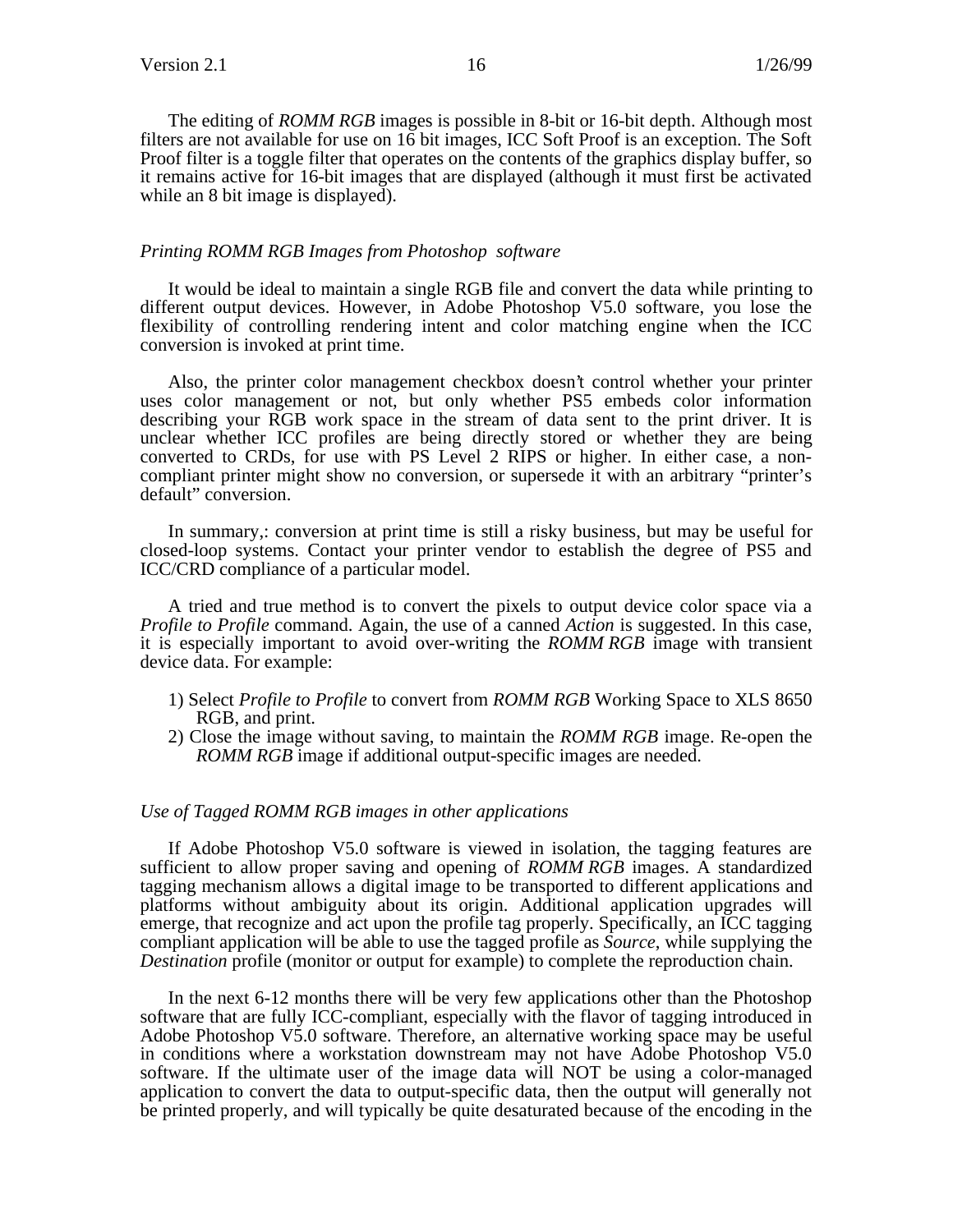*ROMM RGB* Working Space. A Working Space such as Adobe RGB 98 may be more effective under this circumstance (note: V5.02 of the Photoshop software introduced Adobe RGB 98 as an additional Working Space). At minimum, take steps to ensure that the application is compatible with images created with a tagged RGB Working Space.